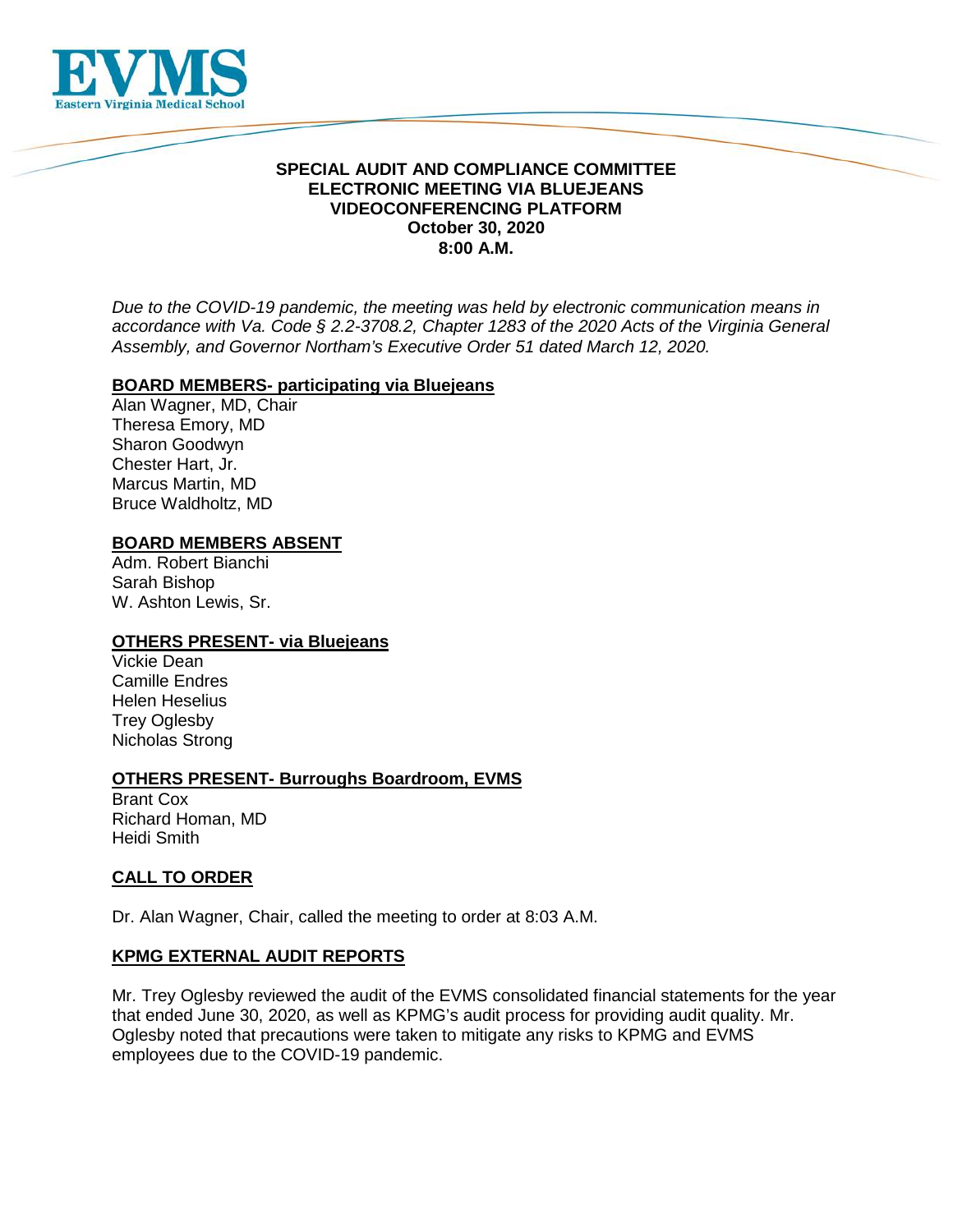

Mr. Oglesby reported that the audit was substantially complete and KPMG is prepared to issue an unmodified opinion on the consolidated financial statements of EVMS, which is the highest level of assurance that can be provided.

EVMS records a beneficial interest in the assets of the EVMS Foundation, because the two organizations are financially interrelated. The EVMS Foundation is audited by another auditor, and the unmodified opinion will highlight that fact.

The significant accounting policies are disclosed within the notes of the consolidated financial statement. Accounting policies were found to be in accordance with GAAP and have been consistently applied.

As a result of the audit, there were no material audit differences- either corrected or uncorrected- that are required to be reported. There were also no control deficiencies that rose to a level that require reporting.

On behalf of KPMG, Mr. Oglesby confirmed their independence from EVMS.

Mr. Nick Strong discussed two identified significant accounting risks, including the EVMS Medical Group allowance for uncollectible patient accounts receivable and management override of controls. KPMG evaluated key factors and assumptions used to develop the allowances, including possible management bias, and determined that the estimates were reasonable in relation to the consolidated financial statements as a whole. KPMG did not identify any instances of management override of internal controls or fraudulent entries.

Mr. Strong summarized the two new accounting standards adopted by EVMS this year: ASU No. 2016-18, Statement of Cash Flows: Restricted Cash and ASU No. 2018-08, Not-for-Profit Entities: Clarifying the Scope and the Accounting Guidance for Contributions received and Contributions Made.

Student Financial Assistance has been selected as the major program for testing under the Uniform Guidance Compliance Audit. This is expected to commence in November 2020.

Upon a motion made and seconded, the Audit and Compliance Committee unanimously accepted via roll call vote the auditor's report and approve the financials for issuance as presented. Wagner- yes; Emory- yes; Goodwyn- yes; Hart- yes; Martin- yes; Waldholtz- yes.

# **FINANCIAL STATEMENT HIGHLIGHTS**

Ms. Helen Heselius discussed highlights of the financial statements prepared by EVMS. She reviewed the major variances in the balance sheet and income statement from fiscal year 2020. Cash and cash equivalents increased \$17.6 million. Accounts receivable decreased, mostly due to timing of tuition and sponsored programs. We see this alter year to year based on when we do billings for those two components. Department reserves increased \$15.0 million. The large increase (\$33.3 million) in Net Investment in plant is due to state appropriations to fund the construction of Waitzer Hall. We will see that decline as that asset depreciates over the next 30 years.